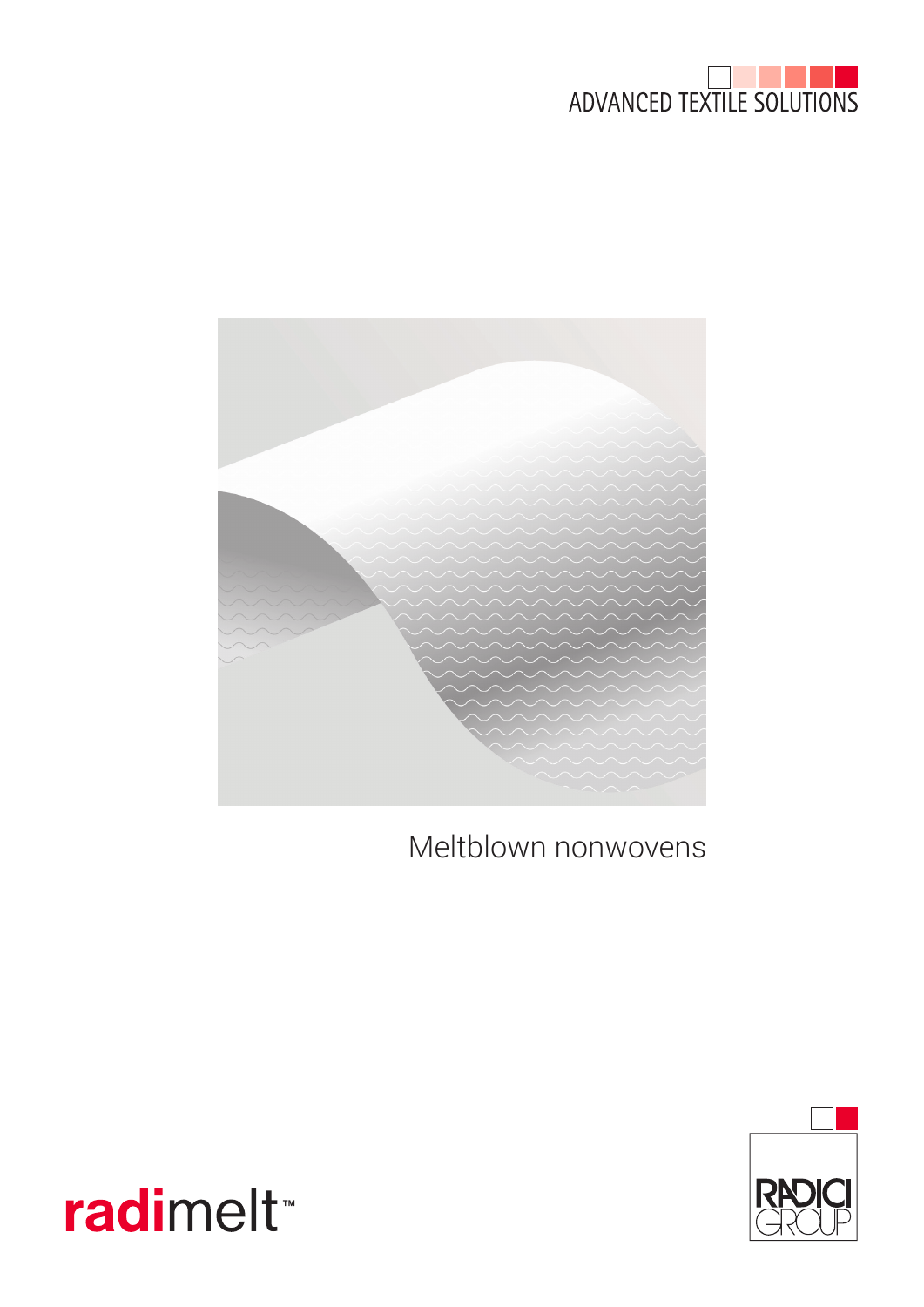# Advanced filtering solutions, made in Europe

**Radimelt™** meltblown nonwovens are high performance fabrics made of ultra-fine synthetic continuous filaments with diameters in the submicron range (0.5-10 µm).

They provide **excellent filtration efficiency** while minimizing airflow resistance, ensuring high **breathability** and **protection** in accordance with the highest standards.

In addition, they cater for a **wide range of filtration applications**, from face masks - surgical, FFP2 and FFP3 to other air and liquid filter applications.

**Bonded nonwoven composites** can be produced to suit a number of application specifications.

# Main properties

#### **Polymers feed**

• Polypropylene, Polyester, Polyamides, TPU and Sustainable polymers

#### **High quality meltblown**

- Homogeneous web characteristics
- Low filament size distribution, high hydro-head, high filtration efficiency
- Variable fibre and pore sizes to meet absorption, barrier and filtration specifications
- Can combine different properties thanks to double beam system (gradient structures)
- Bipolar electrostatic charge
- Weight: 5-150 g/square meter
- Net width: up to 160 cm
- In-line Cutting system
- Colours
- Additives: hydro-repellent, oleophobic, flame retardant

### Dedicated in-house lab facilities available

#### **Scanning Electron Mycroscope (SEM) and filter media test:**

- test filter media conformity according to the main air filtration regulations
- develop highly customized products
- guarantee real time quality control

#### **Our SEM special features:**

- high resolution surface and section imaging
- automatic fibre diameter statistical distribution

#### **Possible tests - filter media test rig**

- Flat filter media efficiency test according to EN ISO 1822-1
- Simulation of standard EN 149/ EN 13274-7 with efficiency test on flat filter media
- Simulation of standard EN 14683 with efficiency test on flat filter media
- Full test according to ISO 16890
- Full test according to ASHRAE 52.2
- Efficiency test according to ISO 29463-3

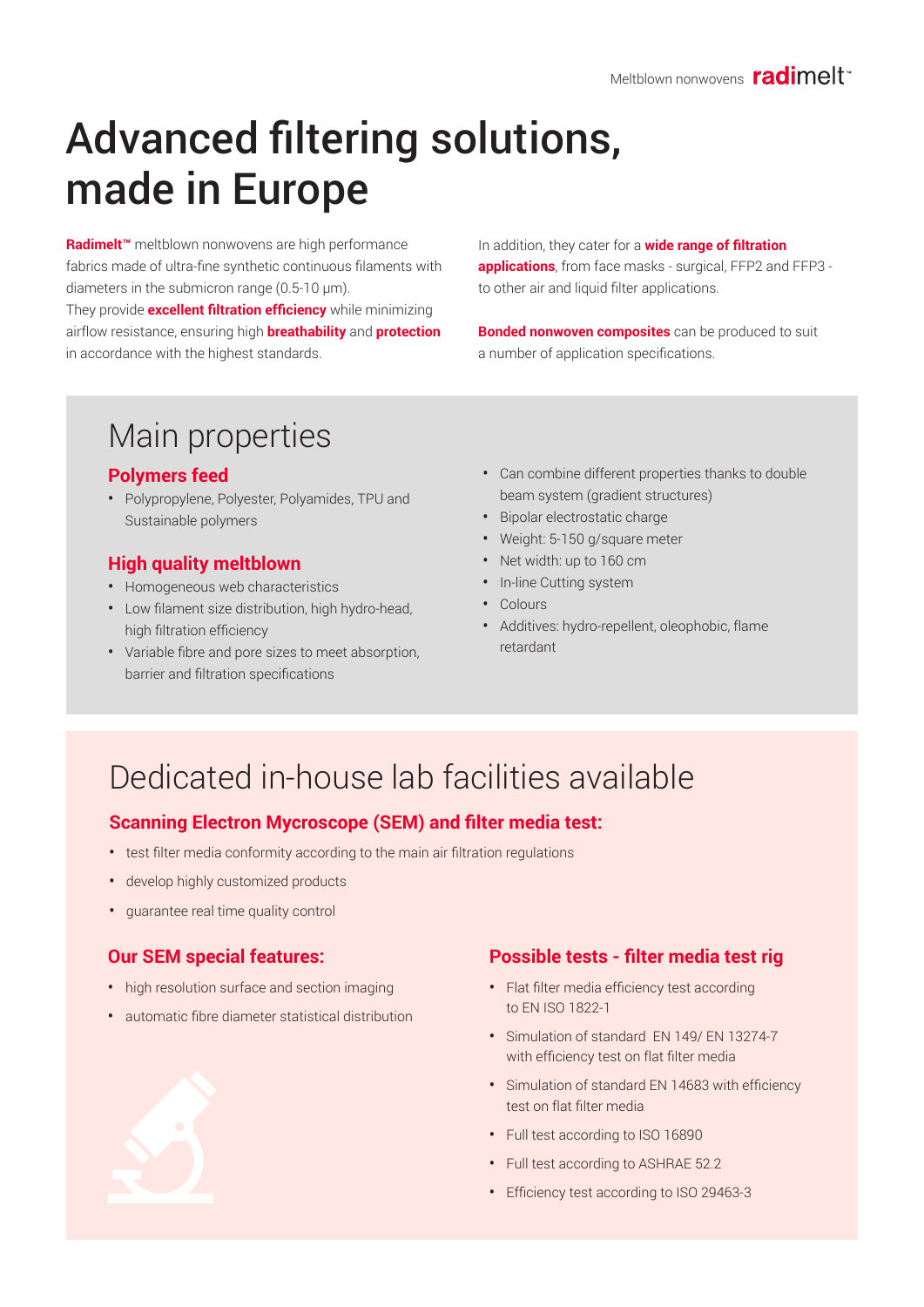# Excellent technology, great features

Our state of the art technology from **Oerlikon** features:

| Wide range<br>of polymers     | The flexibility of the polymer feed (polypropylene, polyester, polyamides,<br>TPU or Sustainable polymers) allows us to offer a wide range of product portfolio.                                                                                                                                                                                                            |
|-------------------------------|-----------------------------------------------------------------------------------------------------------------------------------------------------------------------------------------------------------------------------------------------------------------------------------------------------------------------------------------------------------------------------|
| Double Beam<br><b>System</b>  | Our Double Beam System with operational net width of 1.6 m and a tight process<br>temperature control offers:<br>high-capacity production with reduced/no shots<br>high basis-weight uniformity<br>wide range of product widths<br>$\bullet$<br>low air-perm variation & improved coverage / hydrohead<br>$\bullet$<br>highest filtration efficiency<br>gradient structures |
| <b>Forming Table</b>          | Our Forming Table for easy clean/substitute and flexible formation allows product<br>diversification:<br>adjustable thickness (e.g. for filtration)<br>adjustable air-permeability (hydrohead / pressure drop)<br>• variable fibre and pore sizes to meet absorption, barrier and filtration specifications                                                                 |
| In-line<br>calendering        | Our In-line Calendering unit allows to modulate product porosity and increase<br>filtration efficiency.                                                                                                                                                                                                                                                                     |
| Electro-charging<br>unit      | Our Electro-charging unit ecuTEC+ allows to create materials that can be charged<br>electrostatically with mono or bipolar charge, significantly increasing filter<br>performance. A number of setting options allow selection of optimal charging<br>method and intensity depending on filter application.                                                                 |
| <b>Composite</b><br>structure | Our Multiple Unwinders allow to create up to 5 layers composite structures.                                                                                                                                                                                                                                                                                                 |

### Wide range of spun and melt combinations